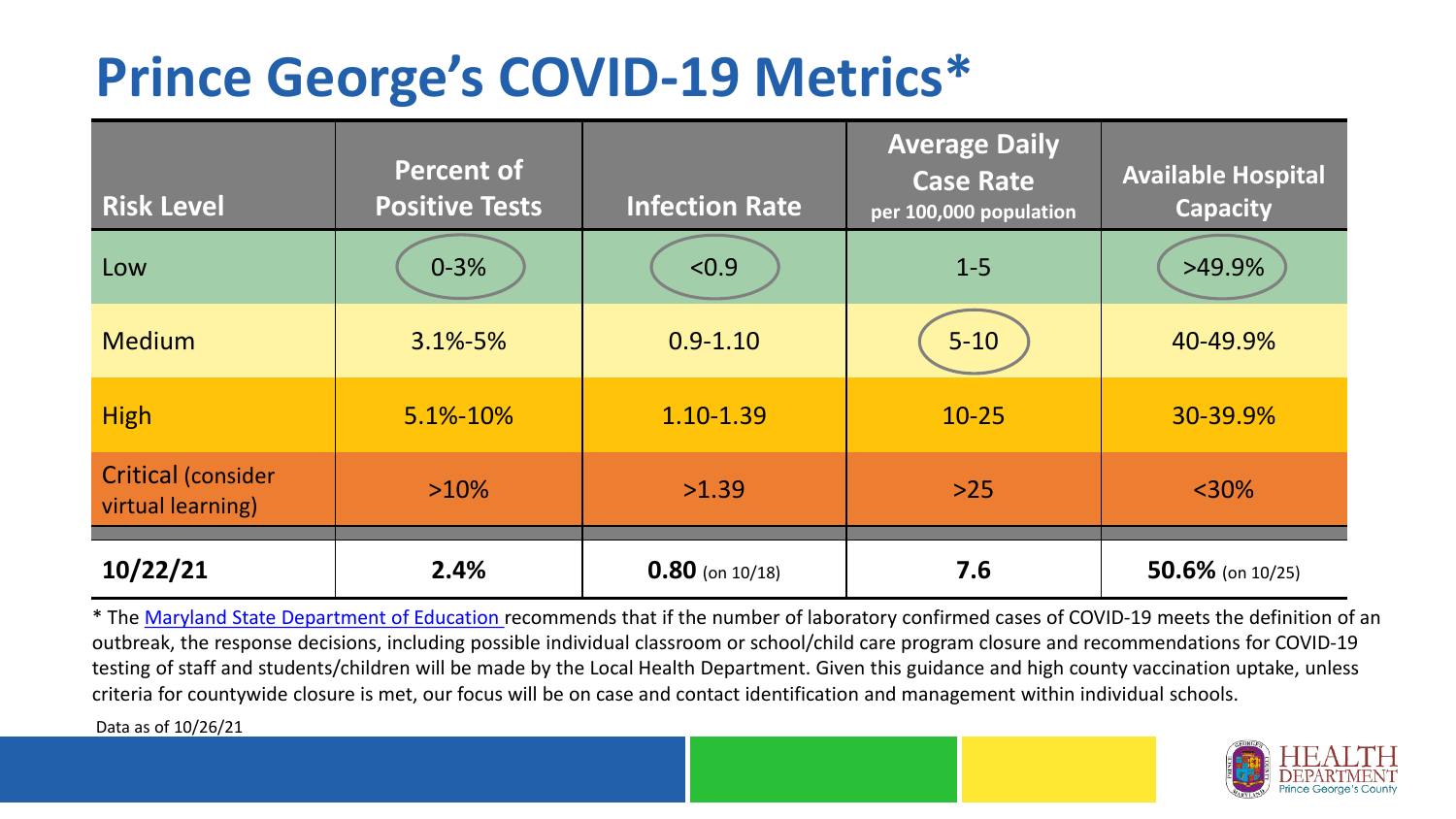# **COVID-19 Community Transmission and Vaccination**

Per the [CDC updated guidance for COVID-19 Prevention in K-12 Schools,](https://www.cdc.gov/coronavirus/2019-ncov/community/schools-childcare/k-12-guidance.html) vaccination is considered the leading prevention strategy for those who are eligible, and **Prince George's County exceeds the percentage of U.S. vaccinations for ages 12 and above**. The CDC also emphasizes using multiple prevention strategies together consistently, included universal indoor masking, as needed based on the level of community transmission and vaccine coverage.



\*County-specific data as of 10/26/21; all other data accessed on 10/26/21 at:<https://covid.cdc.gov/covid-data-tracker>

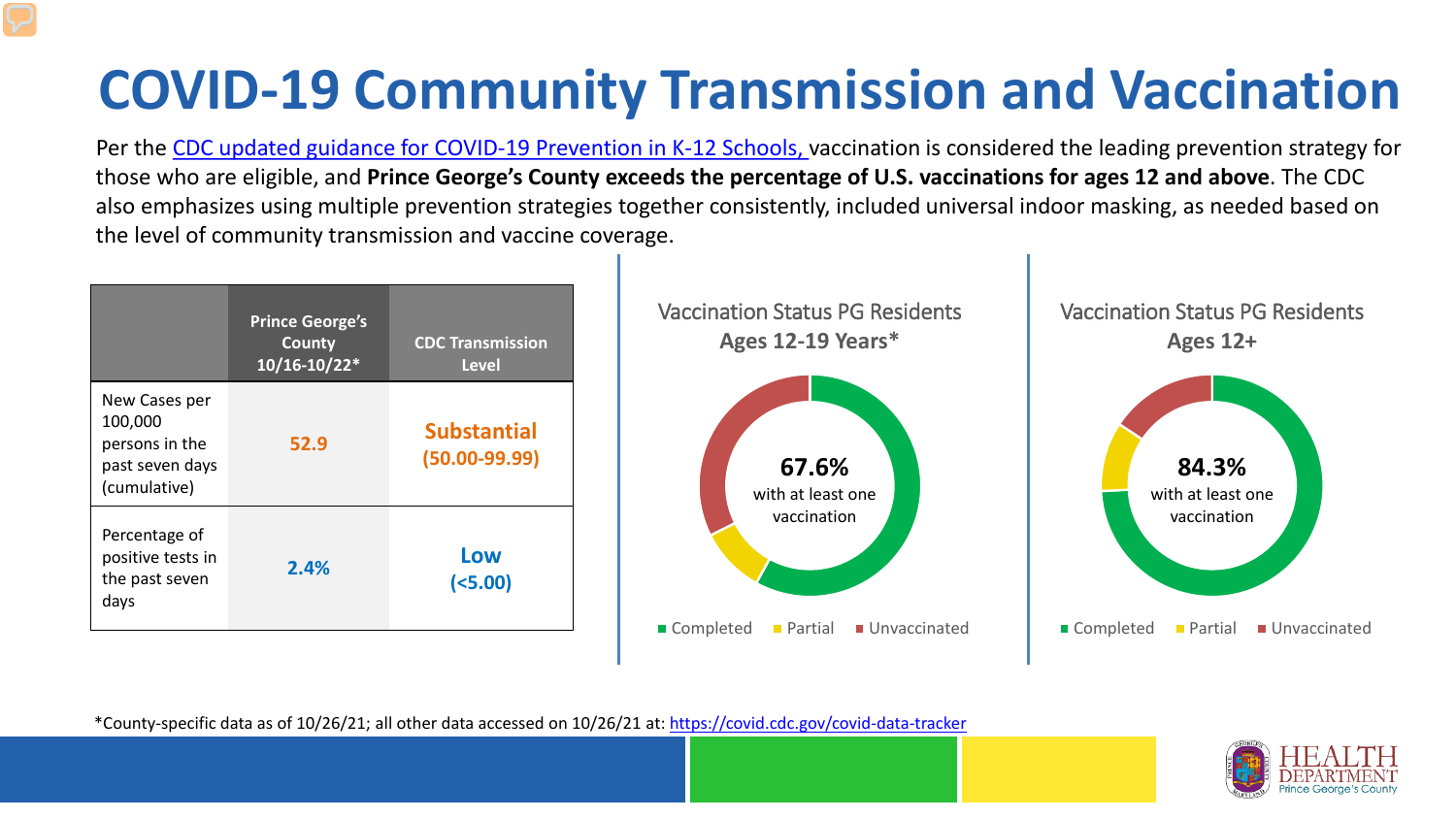### **Testing: Percent Positive** (past 7 days by test date)

The percent of tests returning as positive for county residents was 2.4% towards the end of last week. With the decrease over the past few weeks, the percent of positive tests is **the lowest it has been since mid-July 2021.** 

4.7% 4.5% 4.4% 4.3% 4.0% 4.0% 3.8% 3.5% 3.5% 3.4%  $\frac{3.3\%}{-}$  3.2% 3.2% 3.2% 3.1% 3.1% 3.1% 3.2% 3.1% 3.0% 3.0% 2.9% 2.9% 2.8% 2.6% 2.6% 2.5% 2.4% 2.4% 0.0% 1.0% 2.0% 3.0% 4.0% 5.0% 23-Sep 24-Sep 25-Sep 26-Sep 27-Sep 28-Sep 29-Sep 30-Sep 1-Oct 2-Oct 3-Oct 4-Oct 5-Oct 6-Oct 7-Oct 8-Oct 9-Oct 10-Oct 11-Oct 12-Oct 13-Oct 14-Oct 15-Oct 16-Oct 17-Oct 18-Oct 19-Oct 20-Oct 21-Oct 22-Oct

**Percent of Positive COVID-19 Tests by Date Collected** (as of 10/26/21)

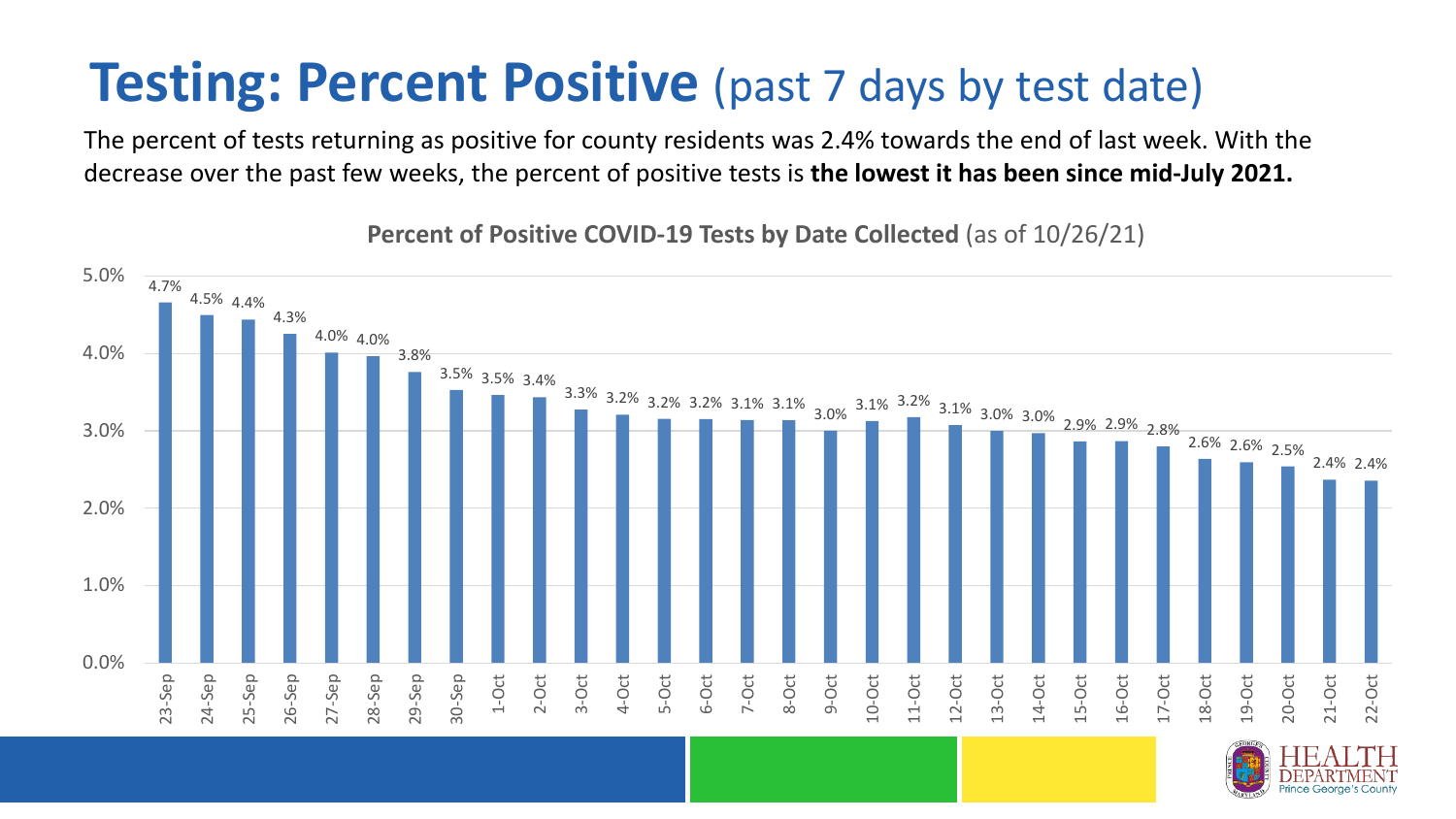## **Infection Rate for Prince George's County**



#### **Estimated by CovidActNow.org**

Accessed 10/26/2021. Each data point is a 14-day weighted average. Presented as the most recent seven days of data as a dashed line, as data is often revised by states several days after reporting.

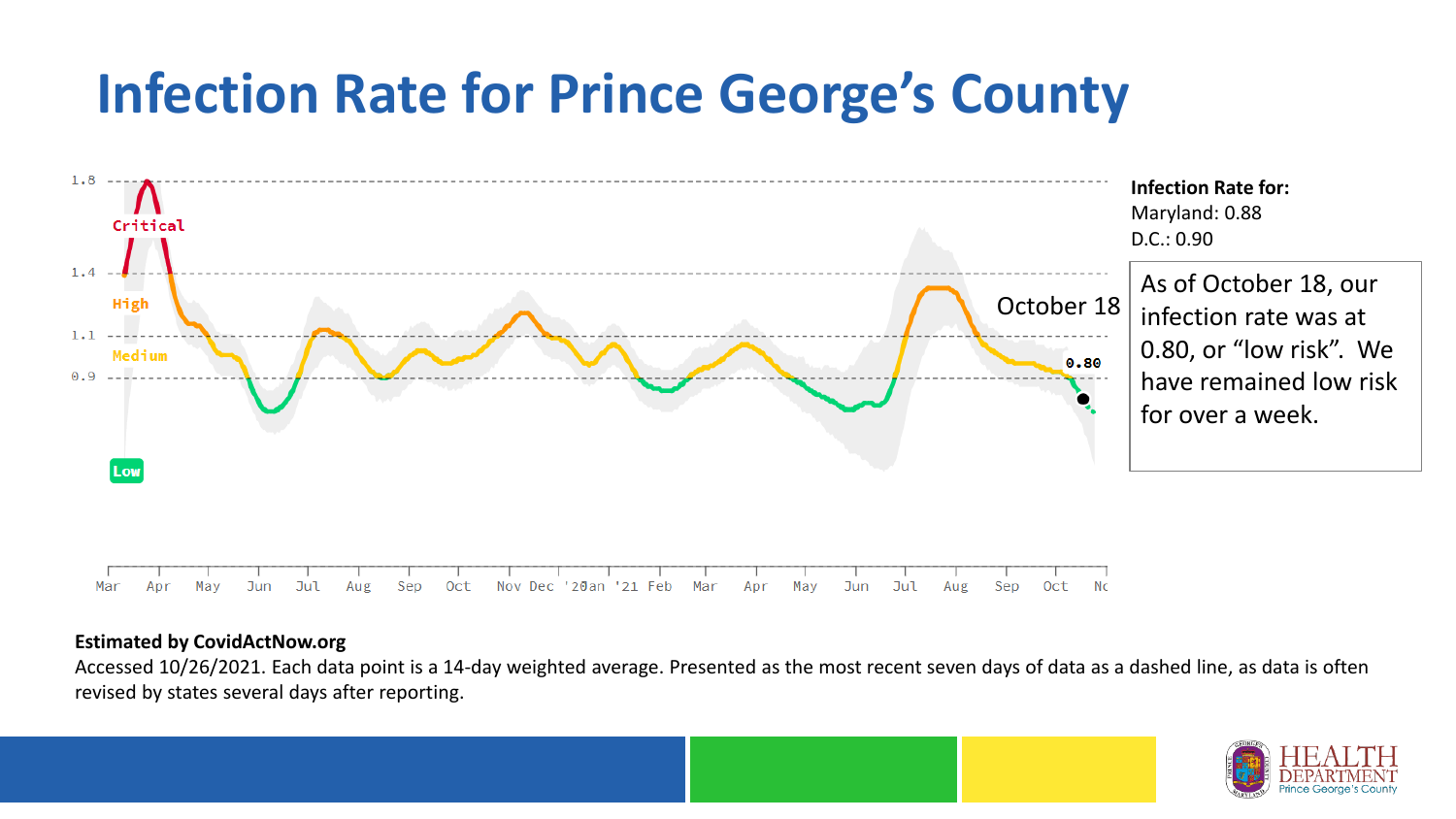### **Average Daily Case Rate** (7-day Average by test date)

**The daily case rate towards the end of last week was 7.6 new cases per 100,000 resident.** We have remained at "medium risk" for over one week.



**Average New COVID-19 Cases Per Day Per 100,000 Residents**

Data as of 10/26/21